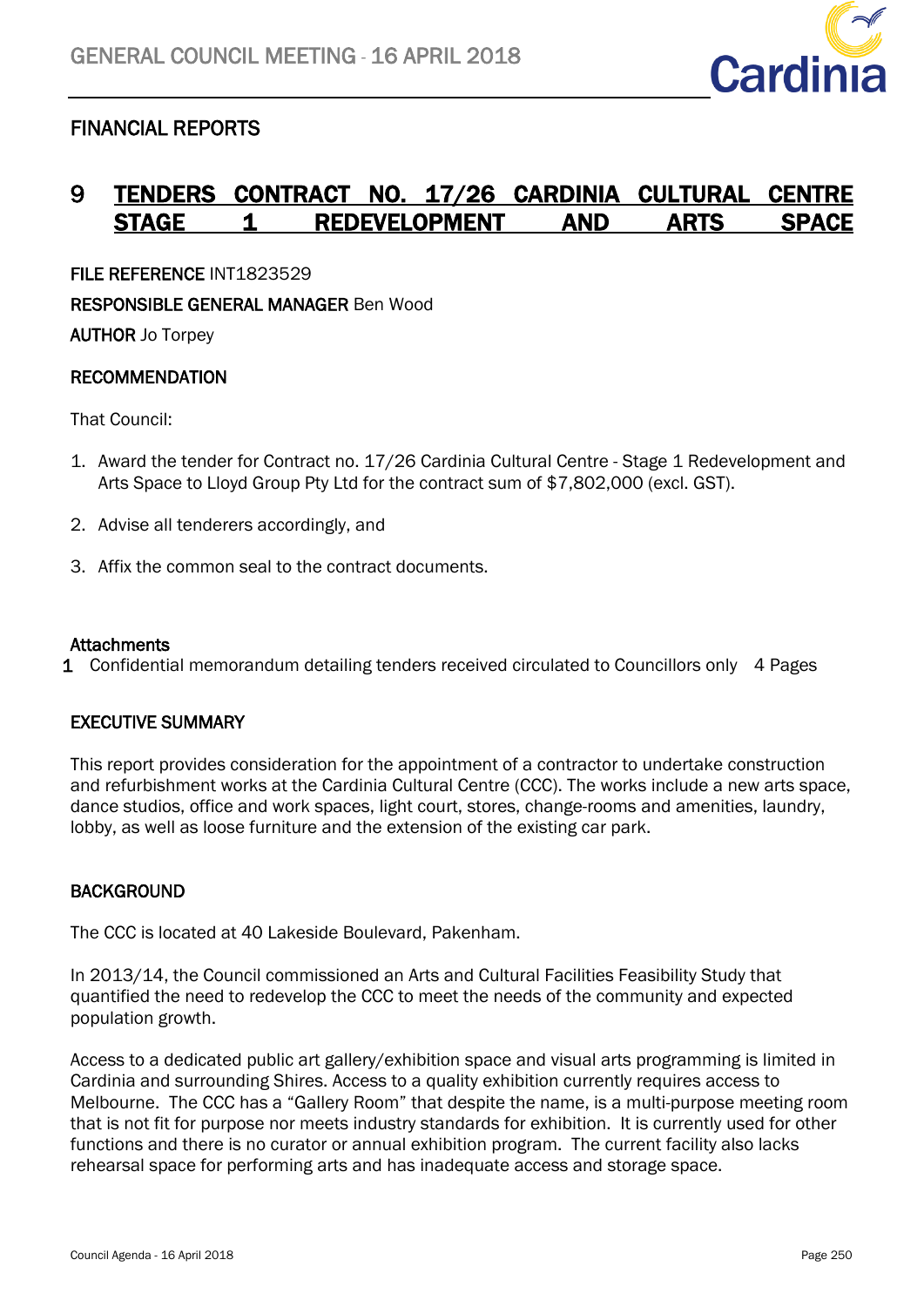

The redevelopment of the CCC will therefore deliver dedicated arts and cultural spaces that will allow for quality visual art exhibitions, art making, performing arts infrastructure, and meet significant demand that is not being fulfilled by planned facilities in neighbouring areas.

The redevelopment of the CCC has been phased over 3 stages, with the first stage of works proposed for implementation in the 17/18 financial year.

Tenders for the redevelopment of the CCC were issued on 27 January 2018, closing on 27 February 2018 and six tenders were received.

The Evaluation Panel consisting of Council Officers evaluated the tenders received and interviewed for further details and clarification.

The tender submitted by Lloyd Group Pty Ltd is recommended by the Evaluation Panel for acceptance.

## POLICY IMPLICATIONS

Nil

## RELEVANCE TO COUNCIL PLAN

The redevelopment of the CCC will address the following Council Plan areas:

#### 1 Our people

- 1.1 Access to a variety of services for all
- 1.2 Access to support services and programs for your people
- 1.3 Learning opportunities for all ages and abilities
- 1.5 Variety of recreation and leisure opportunities

## 2 Our community

2.1 Our diverse community requirements met

## 3 Our Environment

3.1 Provision and maintenance of assets on a lifecycle basis

## CONSULTATION/COMMUNICATION

A number of community consultation processes were implemented in relation to the redevelopment of the CCC, in seeking community engagement, including letter-box drop to local residents within the Centre's vicinity, opportunity for residents to drop into the Centre as convenient to provide feedback, plans of the redevelopment project being displayed at the Civic Centre in Officer, and as part of the Arts and Culture feasibility study, a broader consultation with the Cardinia Shire community (and beyond).

## FINANCIAL AND RESOURCE IMPLICATIONS

Funding for this project is made available from:

- \$5,487,341.45 (Council)
- \$3,000,000.00 (Growing Suburbs Funding).